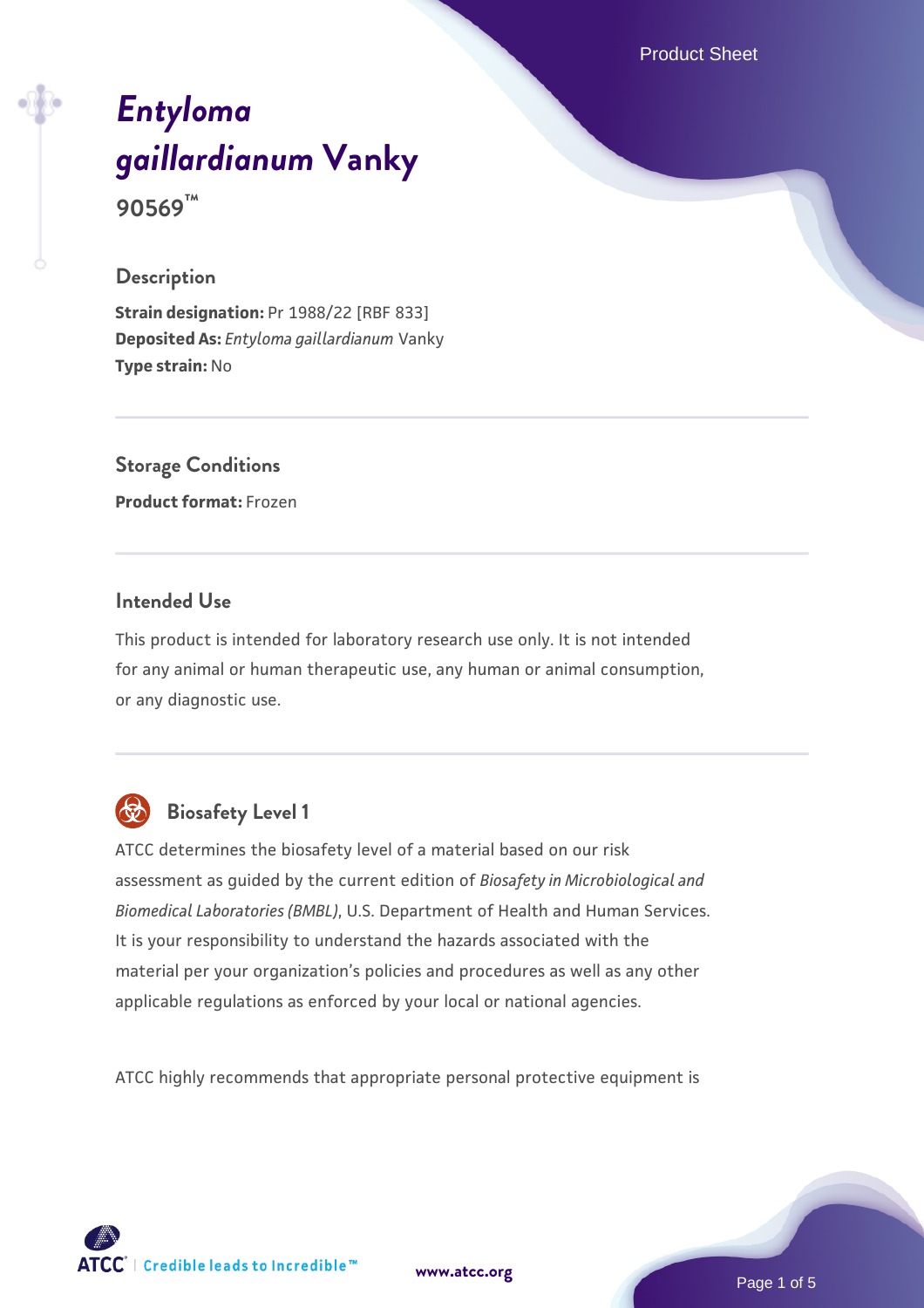### **[Entyloma gaillardianum](https://www.atcc.org/products/90569) [Vanky](https://www.atcc.org/products/90569)** Product Sheet **90569**

always used when handling vials. For cultures that require storage in liquid nitrogen, it is important to note that some vials may leak when submersed in liquid nitrogen and will slowly fill with liquid nitrogen. Upon thawing, the conversion of the liquid nitrogen back to its gas phase may result in the vial exploding or blowing off its cap with dangerous force creating flying debris. Unless necessary, ATCC recommends that these cultures be stored in the vapor phase of liquid nitrogen rather than submersed in liquid nitrogen.

# **Certificate of Analysis**

For batch-specific test results, refer to the applicable certificate of analysis that can be found at www.atcc.org.

# **Growth Conditions**

**Medium:**  [ATCC Medium 200: YM agar or YM broth](https://www.atcc.org/-/media/product-assets/documents/microbial-media-formulations/2/0/0/atcc-medium-200.pdf?rev=ac40fd74dc13433a809367b0b9da30fc) **Temperature:** 24°C

# **Material Citation**

If use of this material results in a scientific publication, please cite the material in the following manner: *Entyloma gaillardianum* Vanky (ATCC 90569)

# **References**

References and other information relating to this material are available at





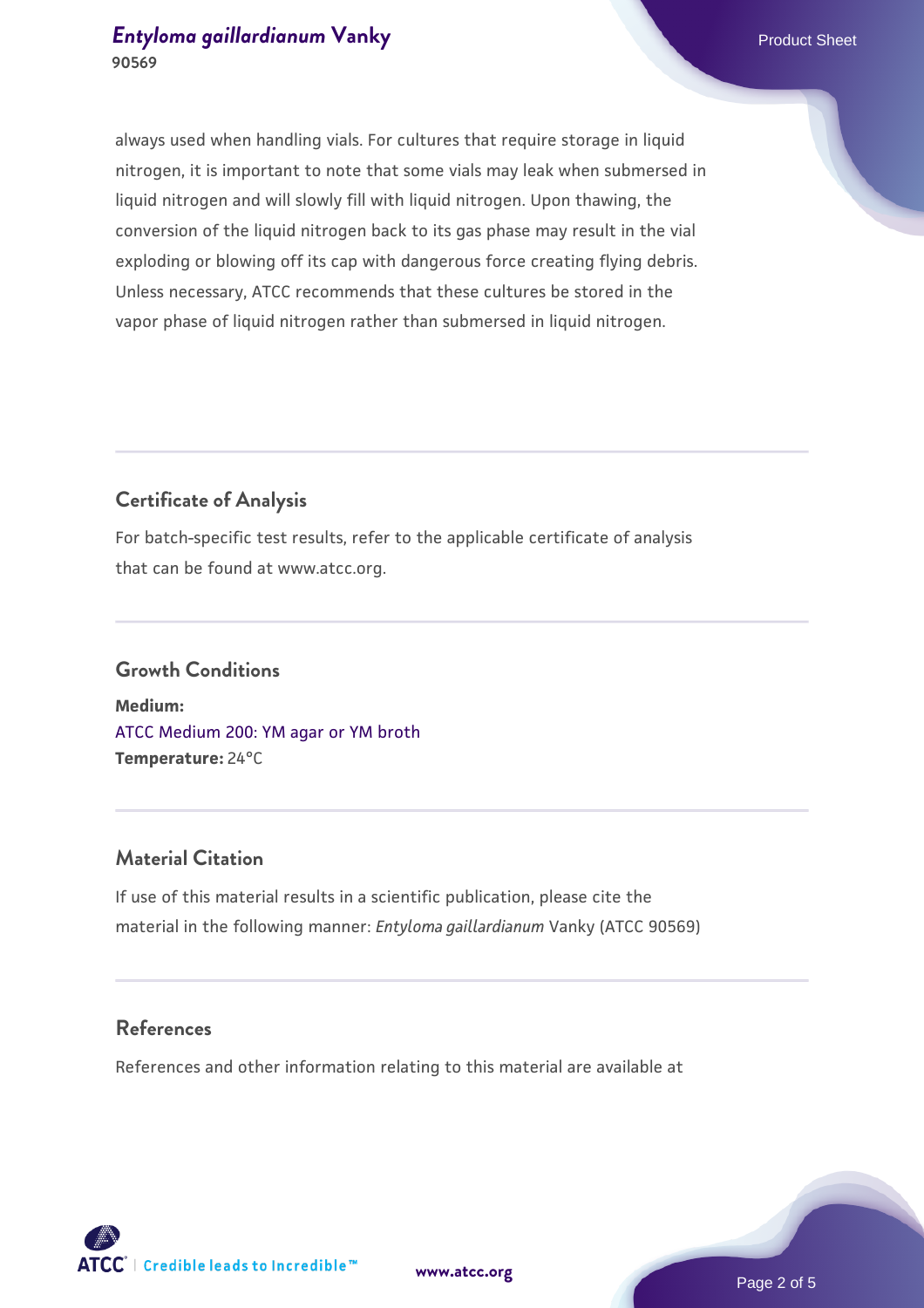#### **[Entyloma gaillardianum](https://www.atcc.org/products/90569) [Vanky](https://www.atcc.org/products/90569)** Product Sheet **90569**

www.atcc.org.

#### **Warranty**

The product is provided 'AS IS' and the viability of ATCC® products is warranted for 30 days from the date of shipment, provided that the customer has stored and handled the product according to the information included on the product information sheet, website, and Certificate of Analysis. For living cultures, ATCC lists the media formulation and reagents that have been found to be effective for the product. While other unspecified media and reagents may also produce satisfactory results, a change in the ATCC and/or depositor-recommended protocols may affect the recovery, growth, and/or function of the product. If an alternative medium formulation or reagent is used, the ATCC warranty for viability is no longer valid. Except as expressly set forth herein, no other warranties of any kind are provided, express or implied, including, but not limited to, any implied warranties of merchantability, fitness for a particular purpose, manufacture according to cGMP standards, typicality, safety, accuracy, and/or noninfringement.

#### **Disclaimers**

This product is intended for laboratory research use only. It is not intended for any animal or human therapeutic use, any human or animal consumption, or any diagnostic use. Any proposed commercial use is prohibited without a license from ATCC.

While ATCC uses reasonable efforts to include accurate and up-to-date information on this product sheet, ATCC makes no warranties or representations as to its accuracy. Citations from scientific literature and patents are provided for informational purposes only. ATCC does not warrant that such information has been confirmed to be accurate or complete and



**[www.atcc.org](http://www.atcc.org)**

Page 3 of 5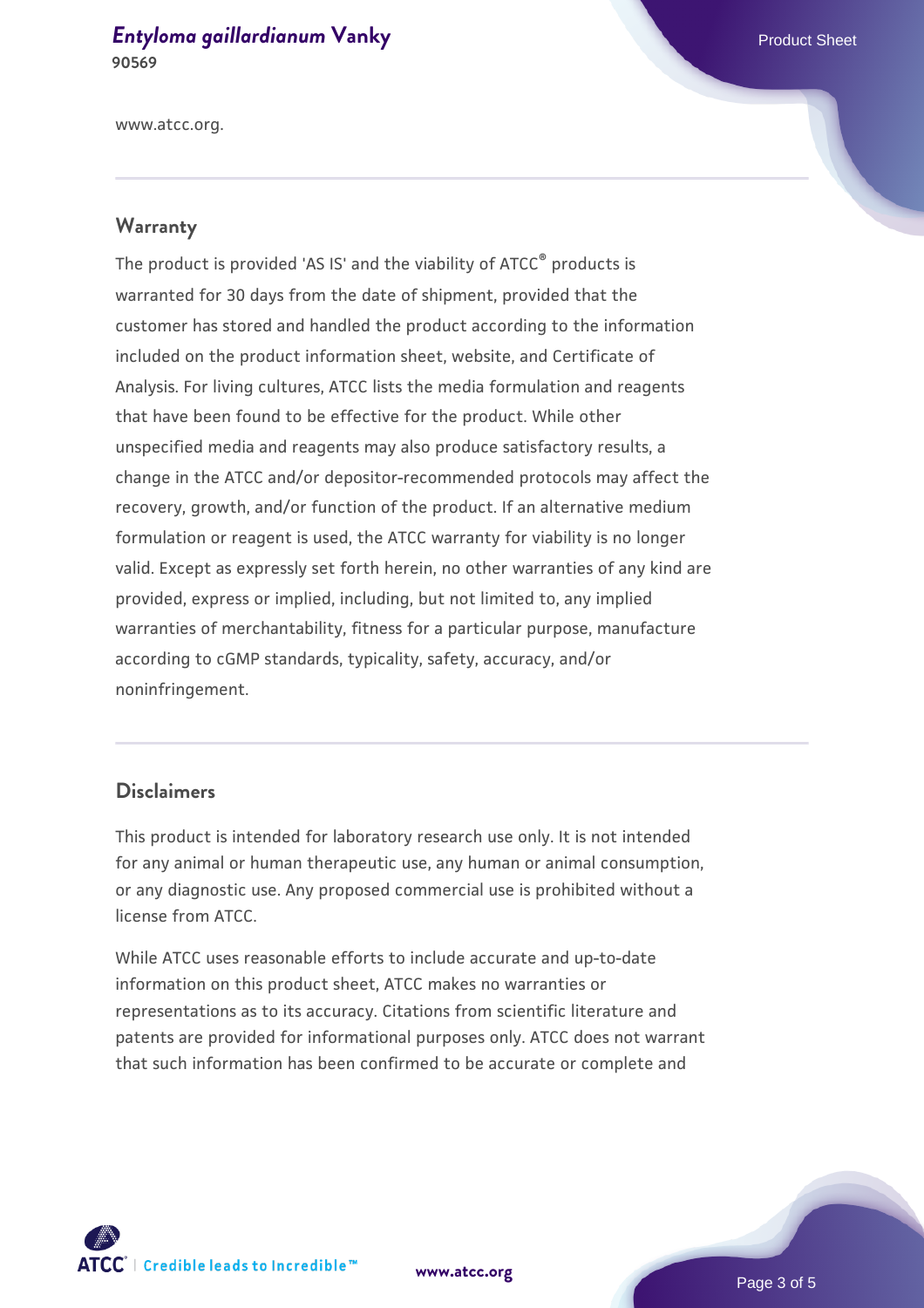the customer bears the sole responsibility of confirming the accuracy and completeness of any such information.

This product is sent on the condition that the customer is responsible for and assumes all risk and responsibility in connection with the receipt, handling, storage, disposal, and use of the ATCC product including without limitation taking all appropriate safety and handling precautions to minimize health or environmental risk. As a condition of receiving the material, the customer agrees that any activity undertaken with the ATCC product and any progeny or modifications will be conducted in compliance with all applicable laws, regulations, and guidelines. This product is provided 'AS IS' with no representations or warranties whatsoever except as expressly set forth herein and in no event shall ATCC, its parents, subsidiaries, directors, officers, agents, employees, assigns, successors, and affiliates be liable for indirect, special, incidental, or consequential damages of any kind in connection with or arising out of the customer's use of the product. While reasonable effort is made to ensure authenticity and reliability of materials on deposit, ATCC is not liable for damages arising from the misidentification or misrepresentation of such materials.

Please see the material transfer agreement (MTA) for further details regarding the use of this product. The MTA is available at www.atcc.org.

#### **Copyright and Trademark Information**

© ATCC 2021. All rights reserved. ATCC is a registered trademark of the American Type Culture Collection.

#### **Revision**

This information on this document was last updated on 2021-05-19

# **Contact Information**